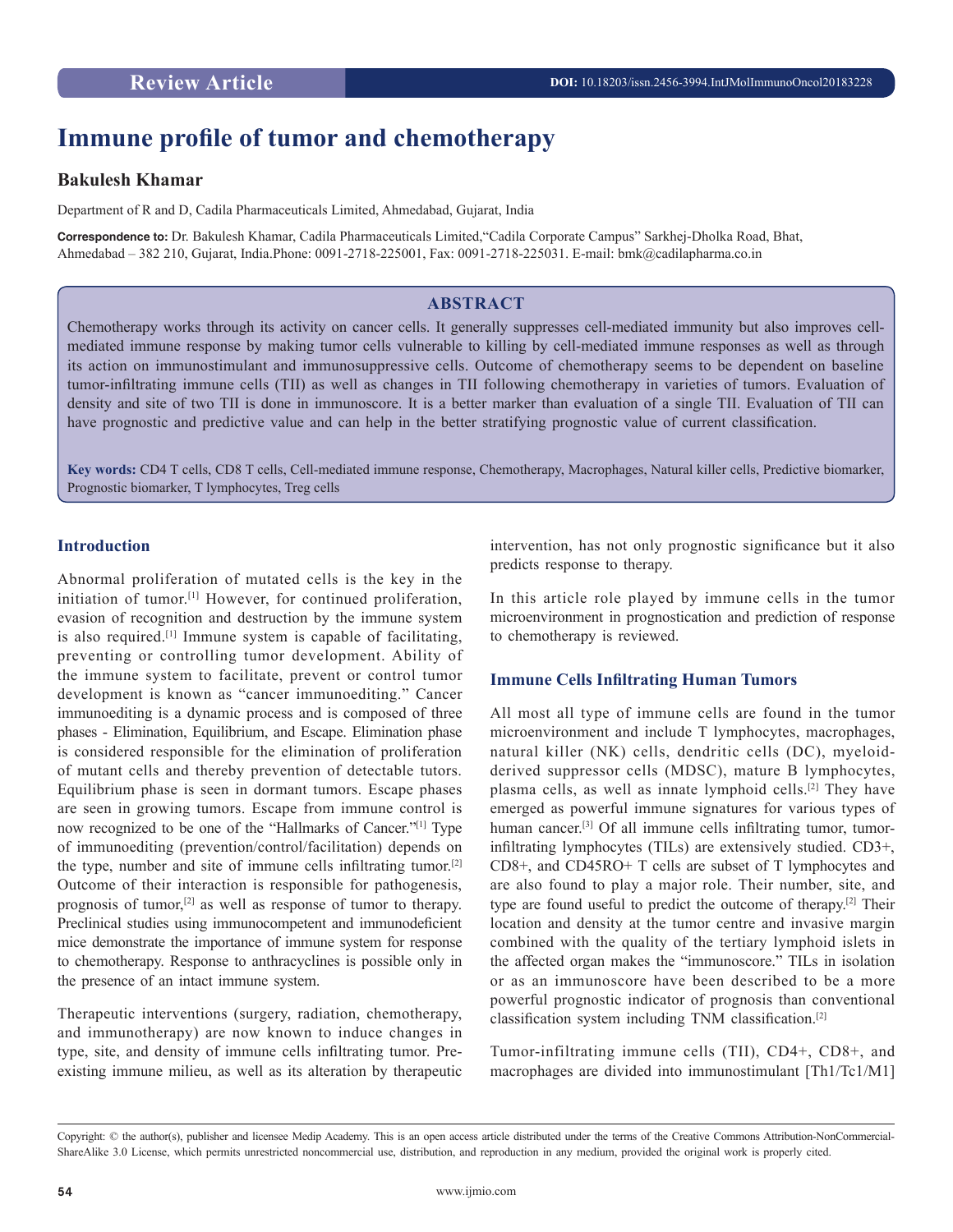and immunosuppressive cells [Th2/Tc2/M2], respectively, based on function and type. Immunostimulant cells generally secrete interleukin (IL)-2 and interferon (IFN)  $\gamma$  and have an antitumor function. Immunosuppressive cells secrete IL-4, IL-5, IL-10, and transforming growth factor (TGF)-β and are protumorigenic. Animal experiments reveal that clinically detectable tumor development is associated with changes in immune balance from Th1/Tc1 to Th2/Tc2. Reversal of this imbalance in cell-mediated immune response (Th2/Tc2 to Th1/Tc1) is associated with response to therapy. Preponderance of immunostimulant cells compared to immunosuppressive cells is associated with a better prognosis.

The development of Th1 responses, alone or linked to the suppression of Th2 responses, has been shown to constitute a positive prognostic marker in cohorts of pancreatic cancer,[4] colorectal cancer (CRC) patients $[3]$  and ovarian carcinoma patients, non-small cell lung cancer (NSCLC), and melanoma.<sup>[3]</sup> The development of Th2 responses has been associated with poor outcomes in pancreatic cancer patients.[5]

Following section provides an overview of some important immune infiltrating cells:

# **T lymphocytes**

T lymphocytes express an antigen-specific T-cell receptor and CD3. High levels of intratumoral T cells generally constitute a positive prognostic factor. Based on cell surface expression they are either CD8 or CD4.  $CD8 + T$  cells (CTLs) and CD4 + T cells (helper T cells) recognize antigens presented on major histocompatibility complex (MHC) Class I or MHC Class II molecules, respectively. Activated T lymphocytes can differentiate into memory T cells, characterized by a CD45RA− CD45RO+ phenotype. Memory T cells induce immune responses against antigens that have already been in contact with the immune system.

# *CD8+ T cells*

Activated cytotoxic T lymphocytes (CTL) are capable of destroying target cells through perforin/granzyme-dependent contact cytolysis. IFN-γ is an effector cytokine secreted by CTLs specifically in peritumoral areas and within tumor nests.

Tumor infiltration by CD8+ T cells has a positive prognostic value in:

- 1. Breast carcinoma patients[4,6-9]
- 2. CRC<sup>[10]</sup>
- 3. NSCLC[11,12]
- 4. Ovarian cancer<sup>[3]</sup>
- 5. Uroepithelial cancer<sup>[3]</sup>
- $6.$  Rectal cancer<sup>[13]</sup>
- 7. Pancreatic cancer<sup>[14]</sup>
- 8. Head and neck cancer.[3]

However, high densities of CD8+ T cells in the invasive margins of clear cell renal cell carcinoma (CC RCC)<sup>[3]</sup> and prostate cancer<sup>[3]</sup> are associated with poor prognosis (worse progression-free survival [PFS] and overall survival [OS]).

### *CD8+ CD45RO+ cells*

Robust tumor infiltration by CD8+ CD45RO+ cells has been associated with improved disease outcome in:

- 1. CRC patients<sup>[15]</sup>
- 2. NSCLC patients.<sup>[16]</sup>

# *Regulatory T cells (Tregs)*

Tregs are CD4+ T cells and are characterized by membrane expression of various suppressor molecules (FOXP3+, PD-1, CTLA-4, TIM-3, LAG-3, etc.). They secret various suppressor cytokines and represent another important subset of TIL. Tregs possess potent suppressive function and also exerts suppressive effects on other intratumor immune cells and promote tumor progression.

### *Density of Treg cells*

Their presence generally favors poor prognosis. However, surprisingly their presence is described to correlate with favorable prognosis for patients with bladder cancer,[17] head and neck cancer,<sup>[17]</sup> and CRC.<sup>[17]</sup> This is probably due to local protumorigenic inflammation, thereby resulting in opposite outcomes in these two scenarios.

### *Site of Treg cells*

Site of Treg rather than absolute number is also found to have prognostic value in various cancers like ovarian cancer patients.[18]

# *Ratio of Treg cells and other T lymphocytes*

Evaluation of individual cell types with opposite properties (e.g., Treg and CD8 cells) is associated with its own limitations. To overcome this limitations, ratio of both cell types is calculated. The ratio provides more robust information compared to individual cell types. Ratio of Treg/to other T cells within tumor correlates with prognosis in various cancers. [4,19,20] In NSCLC, surgically resected tumors with high ratio experienced worse DSS (median 53 months) when compared with a low ratio. The ratio gets altered in response to therapy also as seen in breast cancer treated with trastuzumab.[21]

#### **Macrophage**

Macrophages (literally "big eaters," as from the Greek terms makros "large" and phagein "eat") are tissue-resident myeloid cells. They are responsible for phagocytosis.[17] Macrophages also present antigens to elicit adaptive immune responses.

In solid neoplasms, macrophages comprise a significant portion of tumor tissue. Tumor-associated macrophages (TAM) comprise two distinct types based on cytokines secreted;<sup>[17]</sup> M1 and M2 macrophage.

#### *M1 macrophage*

M1 phenotype accumulates intratumorally and express IFN-γ and IL-2 and tumor necrosis factor (TNF)- $\alpha$ .<sup>[22]</sup> M1-polarized macrophages recruit Th1 cells to the tumor site.[2] Their preponderance is associated with better outcome in NSCLC.[22] Increased M1/M2 ratio is associated with improved survival in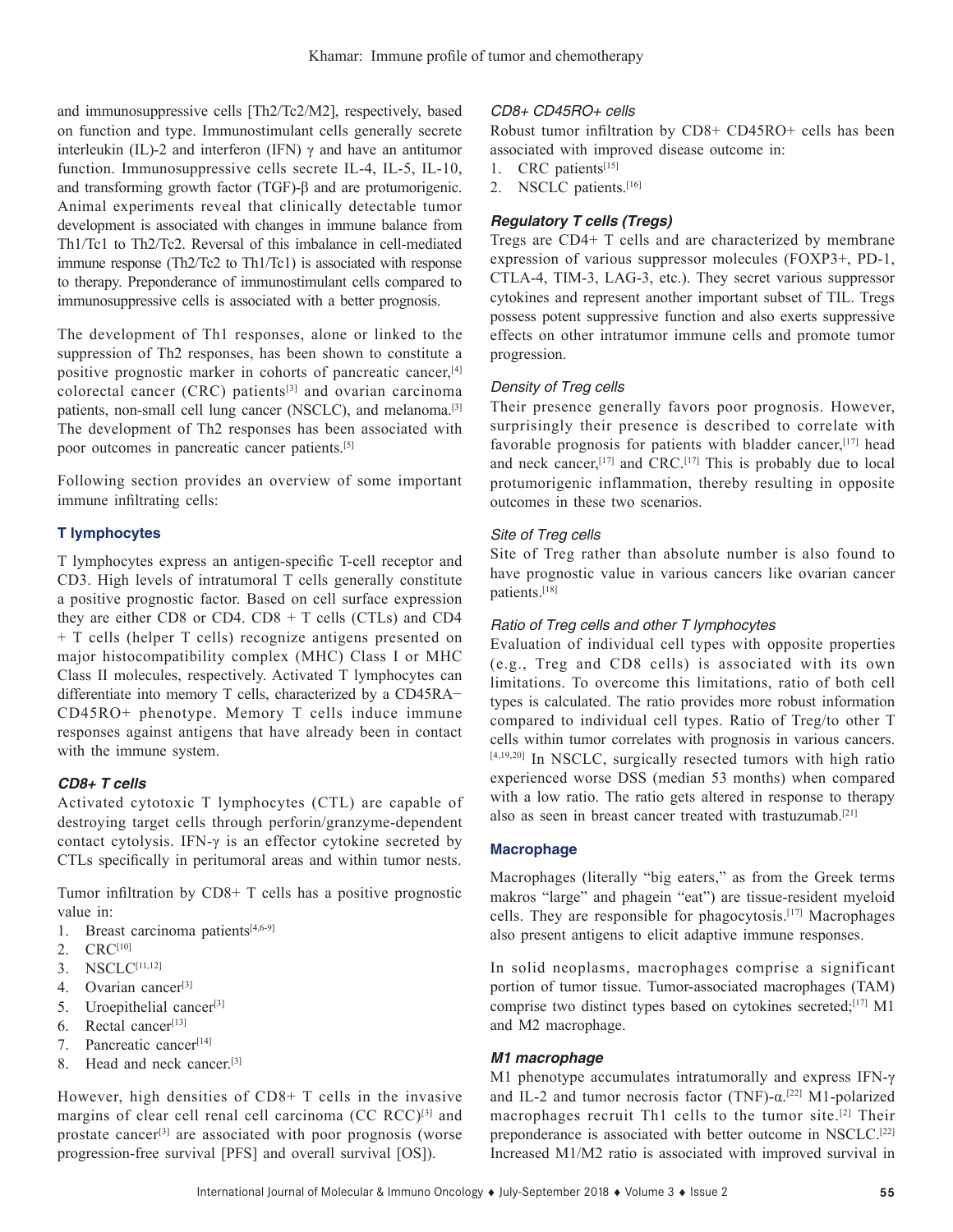ovarian cancer.[3] M1 macrophage also improves the sensitivity of lung cancer cell lines to etoposide.[3]

### *M2 macrophage*

M2 phenotype express immunosuppressive cytokines like IL-10.[3] M2 macrophages contribute to tumor growth and progression through local suppression of the immune response at the site of neoplastic transformation (e.g., by the production of high amounts of suppressive cytokine IL-10)<sup>[3]</sup>. Elevated intratumoral M2 macrophage is associated with poor clinical outcome in breast cancer, NSCLC, melanoma and Hodgkin's lymphoma, and leiomyosarcomas.[8]

### **MDSC**

MDSC represent a heterogeneous population of myeloid cells comprising immature macrophages, granulocytes, and DCs at early stages of differentiation that has pro-tumor effects. They accumulate in the tumor microenvironment, in which they exert their pro-tumor effect by inhibiting innate and adaptive immune response including T-cell proliferation and activation. They are released from the bone marrow in response to cytokines produced by malignant cells and tumor-associated stromal cells. They also promote angiogenesis/lymphangiogenesis, both at the primary tumor site and at distant pre-metastatic niches. Intratumoral MDSCs have a potential to differentiate into TAM. Their presence is associated with disease progression.[3] Accumulation of MDSC within tumor stroma is associated with poor prognosis.[3] Low levels of circulating MDSCs as well as in tumor microenvironment carry a better prognosis.[3] Higher MDSC in peripheral blood, as well as tumor microenvironment, is associated with poor prognosis and response to therapy.<sup>[3]</sup>

# **DC**

DC being "professional" antigen-presenting cells are often found in tissues of various malignant neoplasms. These cells capture antigens released from apoptotic or necrotic tumor cells and present them to T cells to trigger antitumor immune response and this needs presence of high concentrations of cytokines IFN-γ and TNF. In general, tissue-resident DCs are immature DC (iDC) and are converted to mature DC in the process of antigen presentation. Compared to other antigen presenting cells (including macrophages), mature DCs are most efficient eliciting adaptive immune responses. Tumor tissues usually have increased amounts of IL-10, IL-6, macrophage colony-stimulating factor, etc. This prevents maturation of DCs and leads to accumulation of iDCs.[3] Accumulated iDCs induce T cell energy and immune tolerance toward tumor cells.[3] This contributes to evasion of the tumor from immune surveillance. Thus, elevated tumor infiltrating iDCs carry a poor prognosis and conversely elevated intratumoral mature DCs carry a better prognosis.

### **NK cells**

NK cells are part of the innate immune system. The presence and intensity of NK cell infiltration in tumor stroma may have an impact on the survival of patients with solid tumors like CRC.[23] The magnitude of NK cell antitumor activity significantly depends on the cytokine profile within tumor tissues, and large amounts of NK cells in tumor stroma may not predict their actual antitumor activity.[2]

# **Tertiary lymphoid structure (TLS)**

TLS are cell aggregates $[15]$  structurally resembling lymphoid follicles of the lymph nodes, usually located in the periphery of the tumor at the invasion border. These cell aggregates probably play a central role in the immune infiltration of tumor tissues. TLS development appears to be one of the efficient strategies for immune control of growth and progression of malignant neoplasms.

# **Chemotherapy-induced Immune Changes**

Cytotoxic chemotherapeutic agents are often associated with immunosuppressive side effects including myelosuppression and lymphopenia. However, this provides an opportunity to reset the immune system by Hanahan ande Weinberg<sup>[1]</sup> favoring the rebound replenishment of various immune cell subsets preferential depletion of immunosuppressive cells emergence of a specific effector cell type with anticancer activity. Decrease in immune suppressive cells such as Tregs and MDSCs is well known following chemotherapy.[5] Chemotherapeutic agents are also known to modulate phenotype of tumor cells by altering the expression of tumor-associated antigens (TAAs), intercellular adhesion molecule 1 (ICAM-1), and other surface molecules making them susceptible to immune-mediated attack.[5]

Moreover, clinical studies demonstrate that chemotherapy often interacts positively with immunotherapy. For instance, CADI-05 and pembrolizumab have been shown to improve the efficacy of platinum doublet in NSCLC and small-cell lung carcinoma<sup>[16,24]</sup>

Some of the agents with positive effect are described below:

#### **Monotherapy**

#### *Paclitaxel*

Paclitaxel can modulate various elements of the host immune system and facilitates the killing of cancer cells by an immune mechanism. Majority of immune modulating activities are seen at non-cytotoxic concentrations of paclitaxel.[25,26]

Paclitaxel decreases immunosuppression by its effect on MDSC and Treg cells. It depletes MDSCs<sup>[4]</sup> as well as stimulates MDSC differentiation toward DCs.[27] It decreases accumulation and immunosuppressive activities of tumorinfiltrating MDSCs.[27] There is also a significant decrease in the levels of Treg cells. It also prevents polarization of conventional DCs into immunosuppressive regulatory DCs  $(regDCs)^{[27]}$  and arrest of the DCs into an immature state.<sup>[27]</sup>

The decrease in immunosuppressive cells is associated with a strong increase in the amount of effector CD8+ and CD4+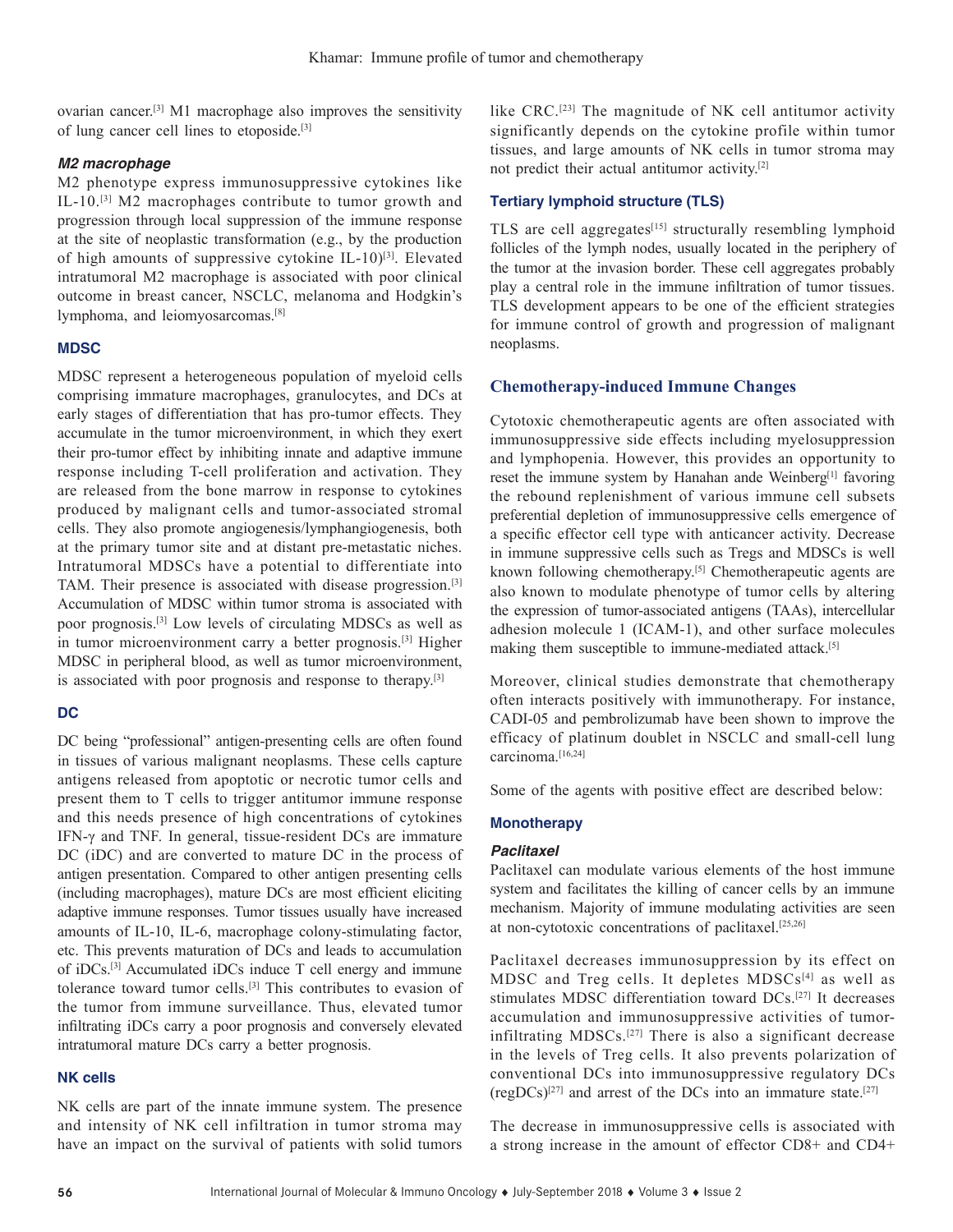T cells.[27] It increases tumor infiltration by NK cells, CTLs, and macrophages. Paclitaxel induces tumor phenotype with increased permeability to granzyme  $B^{[26]}$  to facilitate NK and CTL killing resulting in augmented tumor lysis.[27] Paclitaxel also amplifies antigen-specific Th1 response.[25] Immune modulatory activities of paclitaxel include (i) activation of macrophages and T cells with inhibition of M2 macrophages, (ii) improved antigen presentation,<sup>[4]</sup> release of inflammatory cytokines in tumors, (iii) increases NK cell and CTL killing by ICAM-1 and mannose-6 receptor expression, $[26]$  and (iv) amplification of antigen-specific Th1 response,<sup>[25]</sup> and (v) expression of costimulatory molecules.[27]

# *Docetaxel*

Tumors treated *in vivo* with low-dose docetaxel modulate tumor phenotype (increased expression of surface proteins/TAA) and undergo immunogenic modulation with significantly increased sensitivity to antigen-specific cytotoxic T-cell killing.<sup>[25]</sup> This immunogenic modulation of cancer cells is seen even in cancer cells resistant to docetaxel. It increases IFN-γ by CD8+ cells.[25] Docetaxel depletes MDSCs. Docetaxel administration to patients with breast carcinoma and prostate cancer increases the relative abundance of circulating CTLs over Treg cells and increases the CTL/Treg cell ratio.[4]

### *Oxaliplatin*

Oxaliplatin induces expression of MHC-I proteins and secreted cytokines required for DC maturation and helps antigen processing and T cell activation, resulting in the generation of CTLs with increased cytotoxic potential.[5] It increases the CTL/ TREG cell ratio and also depletes MDSCs.[5] It also induces immunogenic cell death in tumor cells.

Promotes CTL-dependent immune responses.<sup>[5]</sup>

- Promotes ICD.<sup>[5]</sup>
- Increases the CTL/TREG cell ratio and depleted MDSCs.<sup>[5]</sup>

# *Cisplatin*

Cisplatin upregulates ICAM-1, Fas and mannose-6-phosphate receptors on tumor cells for augmented CTL-mediated lysis<sup>[26,28]</sup> It downregulates PD-L2 expression.<sup>[5]</sup>

# *Cyclophosphamide*

Cyclophosphamide improves cell-mediated immune response by working on immunosuppressive as well as the immunostimulatory arm of adaptive immunotherapy. Cyclophosphamide abrogates the suppressive influence of Tregs mainly by its depletion.[5,27] It favors expansion of NK cells and Th1 and Th1cells.<sup>[5]</sup> It augments CTL killing by inducing immunogenic cell death,<sup>[5]</sup> increasing lytic function as a direct effect and through its effect on the maturation of DC. It also generates the Th1 type of memory T cells.[5] It increases immunosuppression by the expansion of MDSCs.<sup>[5]</sup>

#### *Doxorubicin*

Doxorubicin improves number of immune cells infiltrating tumor and improves immune response.<sup>[5]</sup> Cancer cells

exposed to cytotoxic concentrations of doxorubicin undergo immunogenic cell death, an effect not observed with other DNA-damaging agents.[27] Non-cytotoxic concentrations of doxorubicin enhance IL-12-dependent antigen presentation by DCs, leading to increased effector T cell function.<sup>[26]</sup>

It induces a significant influx of CD8+ T cells into the tumor bed and also enhances its cytotoxic effect of CD8+ T cells.<sup>[25]</sup> Doxorubicin upregulates mannose-6-phosphate receptors on tumor cells and increases their permeability to granzyme B to facilitate NK and CTL killing.<sup>[26]</sup> It increases the expression of NKG2D ligands on tumor cells to facilitate killing by NK cells. It decreases the density of immunosuppressive cells: Treg cells and monocytic MDSCs.[3]

### *Gemcitabine*

Gemcitabine depletes the amount of circulating MDSCs and  $Treg^{[5,27]}$  favors the reprogramming of TAMs toward an immunostimulatory phenotype. Besides such direct immunostimulatory effects, gemcitabine stimulates the expression of MHC Class I molecules and NKG2D ligands by cancer cells,[5] and thereby increasing their antigenicity.

### *Pemetrexed*

Pemetrexed activates IFN-γ producing NK cells but depletes CD45RO+ memory T cells.[5]

### *Vinblastine*

Vinblastine induces the phenotypic and functional maturation of DCs by increasing expression of the costimulatory molecules CD40, CD80, and CD86, as well as MHCII, IL-1, and IL-6, significantly augmenting their capacity to stimulate T cells.<sup>[27]</sup>

#### *Imatinib*

Imatinib reduces tumor-induced immunosuppression by its effect on Treg and Indolamine 2,3-dioxygenase (IDO).<sup>[25]</sup> It interferes with immunosuppressive functions of Treg cells.[25] It also limits IDO expression by tumor cells. It has a positive effect on TNF-secreting CD4+ T cells and NK cell.[5] It promotes tumor-infiltrating CTLs and NK cells.[5] However, it inhibits antigen-specific memory CD8+ T cells *in vivo*<sup>[25]</sup> and favors the relative accumulation of M2 TAMs.[5] Overall, there is an increase in effector function.

# *Sunitinib*

Sunitinib mainly decreases immunosuppression by limiting infiltration by Treg cells and MDSCs while inhibiting STAT3 activity.[25] It increases infiltration of CTLs and increases the ratio of CTL:Treg.[4]

### *5-Fluorouracil (FU)*

5-FU increases CTL-mediated immune response<sup>[5]</sup> by increasing frequency of tumor-infiltrating  $CTLs^{[5]}$  and also enhances the sensitivity of tumor cells to the cytotoxic effects of CD8+ T cells by inducing expression of MHC Class I, ICAM-1, and Fas.<sup>[5]</sup> 5-FU favors MDSC differentiation<sup>[5]</sup> and also depletes MDSCs in preclinical models.[5,27]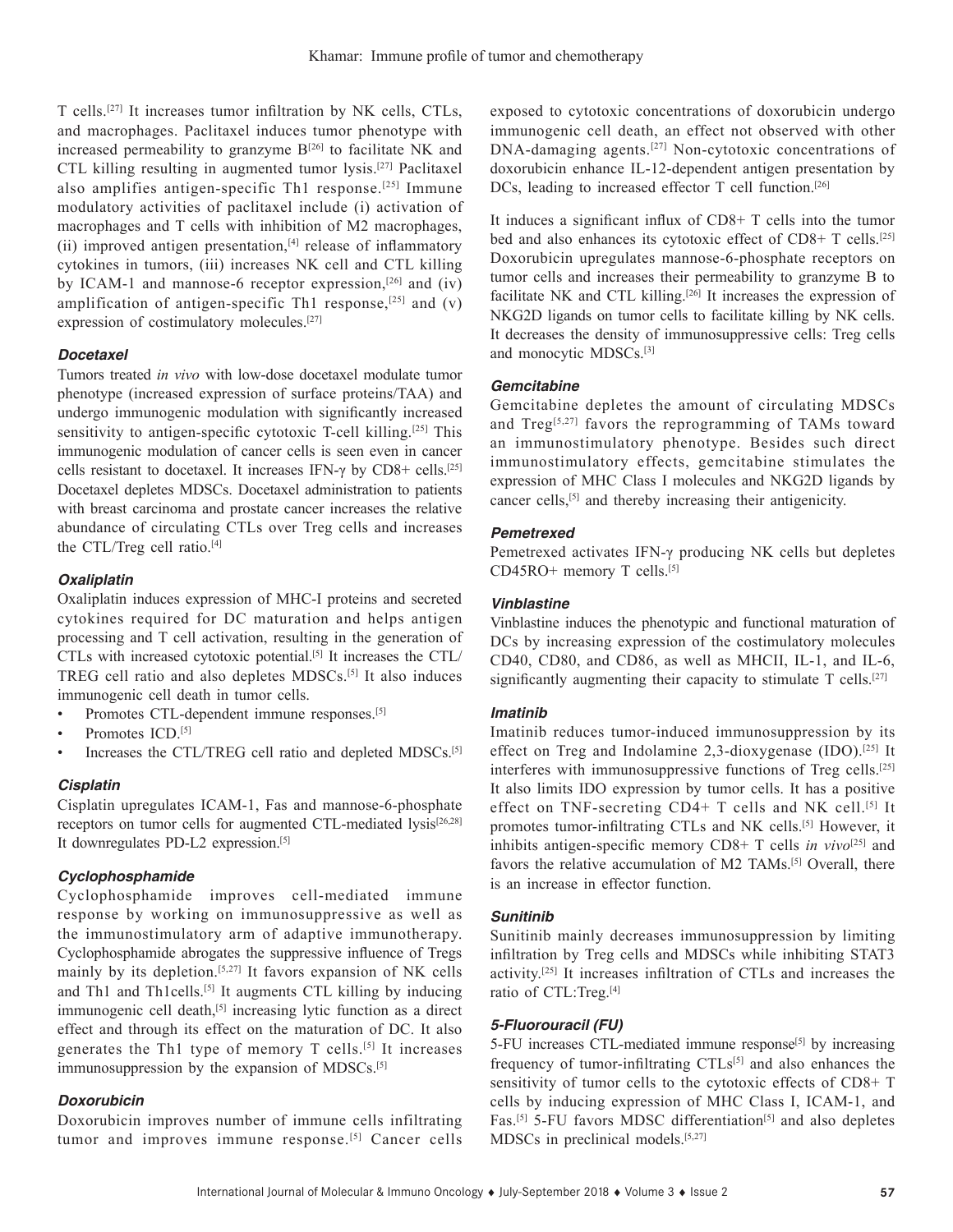# *Fludarabine*

Fludarabine is a potent inhibitor of Treg.<sup>[5]</sup> It also generates memory T cells.<sup>[5]</sup>

# *Azacytidine*

Azacytidine enhances tumor antigenicity by upregulating MHC Class I and tumor antigen expression, increasing the release of pro-inflammatory cytokines and danger signals, and promoting antigen uptake by DC and killing by NK cells.[25] It also increases the expression of costimulatory molecules<sup>[27]</sup> and also increases the ability of human DCs to stimulate the proliferation of allogeneic T lymphocytes.[27]

# *Bevacizumab*

It depletes circulating Treg cells and replete B and T cell compartments.[25] It favors the differentiation of DCs and facilitates tumor infiltration by lymphocytes.[25]

# *Trastuzumab*

Trastuzumab favors the generation of human epidermal growth factor receptor 2 (HER2)-specific  $CD8+$  cells,<sup>[25]</sup> CD4 cells and stimulates tumor infiltration by NK cells.[25] It decreases Treg cells[21] and decreases the ratio of Treg/Th17 cells.[21]

# *Dasatinib*

It favors the expansion of circulating CTLs and NK cells<sup>[5]</sup> and depletes tumor-infiltrating Treg cells and MDSCs.[5]

# *Decitabine*

It triggers a Type I IFN response<sup>[5]</sup> and upregulates antigen presentation.<sup>[5]</sup> It depletes MDSCs.<sup>[5]</sup>

# **Erlotinib-Gefitinib**

They upregulate NKG2D ligands and MHC Class I on cancer cells and help in innate as well as adaptive immune response.[5]

# *Carboplatin*

It downregulates PD-L2.[5]

# **Combination therapy**

In cancer management, chemotherapy is used as combination therapy in majority cancers. The components of particularly efficient chemotherapeutic regimens appear to cooperate not only for their cytotoxic effects due to different modes of action but also by exerting multipronged immunostimulatory effects.

# *5-FU+ Irinotecan[5]*

The effect of 5-FU on depletion of MDSC is lost when 5-FU is combined with irinotecan, which blocks MDSC death and supports the expansion of circulating MDSCs.<sup>[5]</sup> This may explain the superiority of FOLFOX regimen (folinic acid, 5-FU, and oxaliplatin) compared to FOLFIRI regimen (folinic acid, 5-FU, and irinotecan) in the treatment of CRC.

# *5-FU+ oxaliplatin*

They retain activity of 5-FU to depletes circulating MDSCs.<sup>[5]</sup>

# *Gemcitabine + cisplatin*

They deplete circulating Treg cells.<sup>[5]</sup>

# *Vinorelbine + cisplatin*

- a. Transiently modulates Treg function and induces a sharp and sustained decline in Treg numbers.[28]
- b. Induces sub-myeloablative leucopenia that differentially modulates reconstitution of Treg versus CTL resulting in a relative increase in CTL.[28] (1.5- and 2-fold increase in CD4+/Treg ratio 4 and 7 days post-chemotherapy, respectively).
- c. Modulates expression of survival genes and tumor cell phenotype and increases sensitivity to CTL-mediated killing. $[28]$
- d. Markedly decreases the protein secretion ratio of TGF-b/ IL-8 and has synergy with the vaccine, resulting in enhancement of antigen-specific CD4+ and CD8+ immune response.[28]
- e. Increases the CTL/TREG cell ratio.<sup>[5]</sup>

# **Immune Profiling of Tumor Infiltrate and Immunoscore**

In surgically resected tumors, CD3+ T cells, CD8+ T cells, and CD45RO+ CD8+ memory effector T cells are found to be correlated with prognosis.<sup>[20]</sup> High densities of  $CD8+T$  cells generally correlates with favorable prognosis irrespective of its location within tumor or at margin.<sup>[14,29]</sup>

Efforts to improve the prognostic and predictive value of T lymphocyte have led to development immunoscore[29] following an extensive evaluation of early CRCs treated surgically. Immunoscore is based on densities of any two of three T lymphocyte (CD3+, CD8+, or CD45+ cells) within the center of tumor and invasive margins.[29] It ranges from 0 to 4 with 4 assigned to tumors having high densities of both cells populations in both regions.[29] In early CRC, densities of CD45RO+ and CD8+ cells in tumor regions (Center of Tumor/Invasive Margin) classified the patients into four distinct prognostic groups with significant differences in disease-free, disease-specific, and OS (all  $P < 0.0001$ ).<sup>[30]</sup> 5 years after diagnosis, patients with high densities of CD8+ and CD45RO+ cells had lower recurrence rate (4.8%; 95% confidence interval (CI), 0.6–8.8 vs. 75%; 95% CI, 17%– 92.5%; *P* < 0.0001) and improved survival (86.2%; 95% CI 79.4%–93.6% vs. 27.5%; 95% CI, 10.5%–72%; *P* < 0.0001) compared to patients with low density of CD8+ and CD45RO+ cells.[30] Immunoscore has also been evaluated in NSCLC.[31] Immunoscore also had independent effects on the rates of complete remission.[30] Immunoscore is found to provide better prognostication compared to TNM classification and can be viewed as a subset of each TNM stage for better prognostication of PFS and OS.[30] Immunoscore though useful in early cancers amenable to surgery needs evaluation for advanced cancers not amenable to surgery.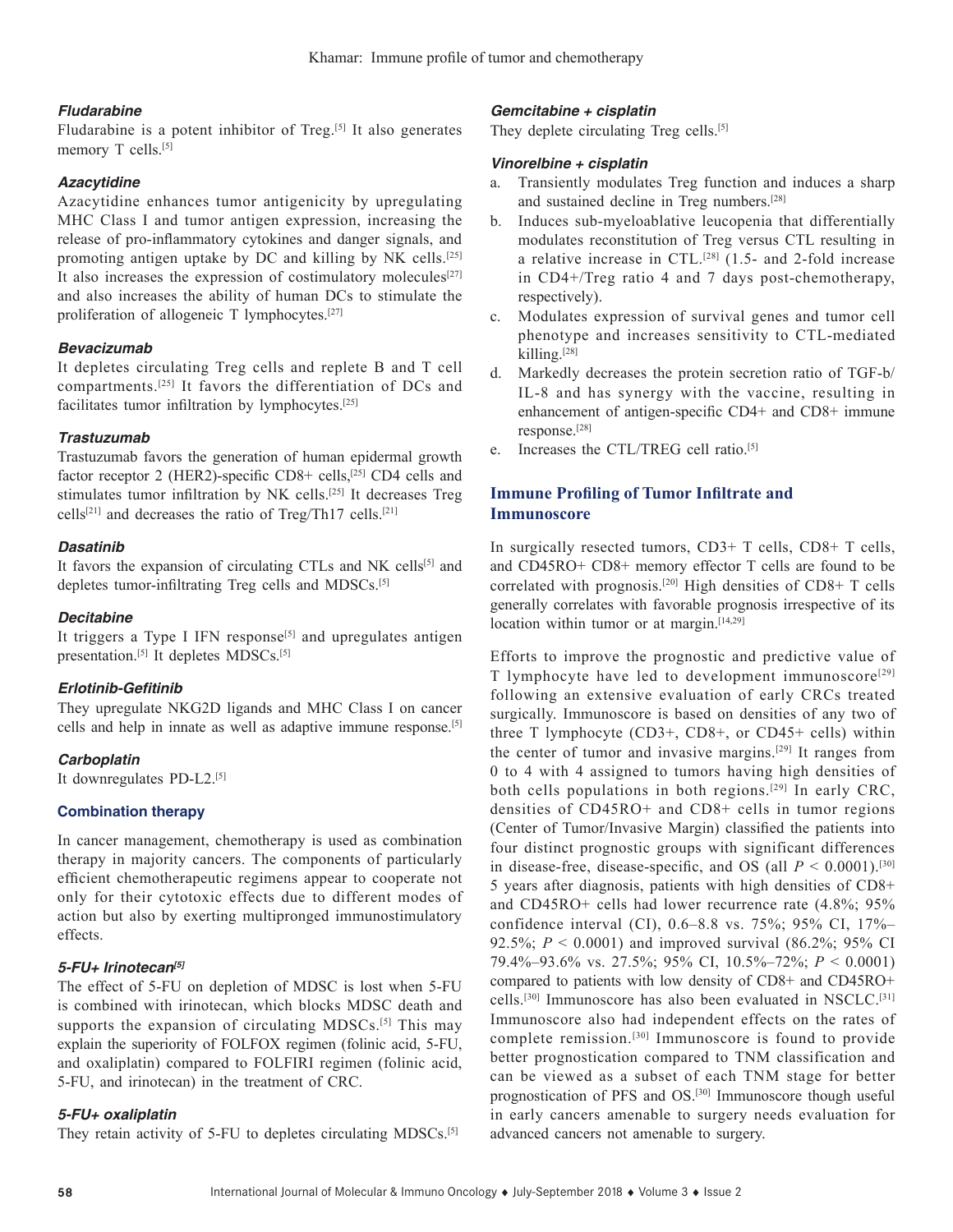The following section provides an overview of prognostic and predictive values of various infiltrating immune cells.

# **Tumor immune infiltrates as a prognostic biomarker for response to chemotherapy**

The outcome of chemotherapy is variable and different, in spite of identical phenotype and histological features. This can be explained, at least in part, by density, type, and site of TII. From studies done so far, it emerges that prognosis of therapy can be better predicted by residual immune activation present in a tumor at the time of diagnosis. Th1 type of cell-mediated immune response is strongly associated with improved survival in many human cancers<sup>[27]</sup> including pancreatic cancer,<sup>[5]</sup> CRC patients, ovarian carcinoma patients, NSCLC, melanoma.[3] The development of Th2 responses has been associated with poor outcomes in pancreatic cancer patients.[5]

In general, infiltration by CD8+ T cells is associated with better prognosis and Treg is associated with poor prognosis.[27] Majority of outcome studies are based on neoadjuvant or adjuvant settings as it provides an adequate amount of tissues.

The following section provides an overview of immune infiltrates as a prognostic biomarker in various cancers.

# *Breast cancer*

In triple negative and HER2 +ve breast cancer, higher TII is associated with better outcome.<sup>[5,7]</sup> In patients with triplenegative breast cancer (TNBC), every 10% increase in stromal TILs is associated with a 14% reduction of risk of recurrence or death  $(Ptx = 0.02)$ , and 18% reduction of risk of distant recurrence ( $P = 0.04$ ) and 19% reduction of risk of death ( $P =$ 0.01) were observed.[7]

1. TIIs (low, intermediate, and high) proved to have significant prognostic value ( $P = 0.015$ ) regarding relapsefree survival (RFS) in TNBC ( $P = 0.097$ ) but not among HER2+ve breast cancer treated with chemotherapy. The prognosis was also significantly poor in TNBC patients in the low-TII group compared with the intermediate/high-TII groups (hazard ratio [HR]: 2.49; 95% CI: 1.05–5.55).[32]

# *Colorectal carcinoma*

Besides Th1 type of immune response, a number of tumorinfiltrating  $CD8+T$  cells are associated with a better prognosis<sup>[30]</sup> for better prognostication. Compared to individual cells, immunoscore has better prognostic value. Highest immunoscore (higher CD8 and CD45RO cells) is associated with lower tumor recurrence (4.8%) and better survival 86.2% at 5 years compared to lowest immunoscore which is associated with higher tumor recurrence(75%) and 27.5% survival at 5 years.<sup>[30]</sup>

NK cell infiltration also has prognostic value. Higher infiltrating NK cell has better 5 years survival compared to tumors with lower infiltrating NK cells in spite of same TNM staging of disease.<sup>[23]</sup>

Tumor-infiltrating high FOXP3:CD4 (*P* = 0.03) and FOXP3:CD8 ( $P = 0.05$ ) ratios are associated with shorter OS.<sup>[19]</sup>

# *Non-small cell lung cancer*

Higher CD8+ and M1 macrophage indicate favorable prognosis and Treg with poor survival.<sup>[3,22]</sup> Similarly, density of mature DC is an independent prognostic factor.<sup>[3]</sup> Higher ratio of FOXP3+ to CD3 also has a higher risk of relapse.

M1 macrophage infiltrates also has prognostic value with 5 years survival >75% for patients with higher than median values and  $\leq 5\%$  for lower values.<sup>[22]</sup>

### *Ovarian cancer*

Infiltration of tumor with CD4+ T cells is associated with better prognosis in non-serous ovarian cancer and CD8+ cells in advanced CC carcinoma.<sup>[5]</sup> A high ratio of CD8+ over FOXP3+ TIIs is also a positive prognostic factor for OS.[20]

Higher M1/M2 ratios of TAM are also a better prognostic parameter.[3]

# **CC RCC**

Infiltration with CD8+ T cells in primary and metastatic sites in CC carcinoma is associated with poor PFS and OS.[3] This may be due to PD-1 expression and coincident PD-L1 expression on tumor. CC RCC also expresses PD-1 and LAG-3 and suggests a poor outcome.

# *Uroepithelial carcinoma*

A high frequency of CD8+ TII is a positive prognostic factor for OS.[3]

#### *Hepatocellular carcinoma*

Infiltration by Th1 cells and CD8+CD45RO+ T cells has a positive prognostic impact while Treg has a negative impact on OS.[3]

# *Oropharyngeal cancer*

In HPV positive oropharyngeal cancers, higher TII is associated with better prognosis (HR 0.28; 95% CI 0.13–0.62;  $P = 0.002$ .<sup>[33]</sup>

# *Melanoma*

TIIs have a positive prognostic value on OS in primary cutaneous melanoma<sup>[3]</sup> with reduced potential for metastasis.[7] TII also prognosticate DFS in adjuvant and neoadjuvant setting.[5]

# **TII as predictive biomarkers for efficacy of chemotherapy**

Besides prognostication, TII is also found useful in predicting response to chemotherapy as well as resistance to chemotherapy. Chemotherapeutic agents vary in their effects on immune cells as described in the previous section. Predictive value of TII depends their baseline value (type, density, and location) as well as changes brought about by therapy. Majority of such observations are made through studies in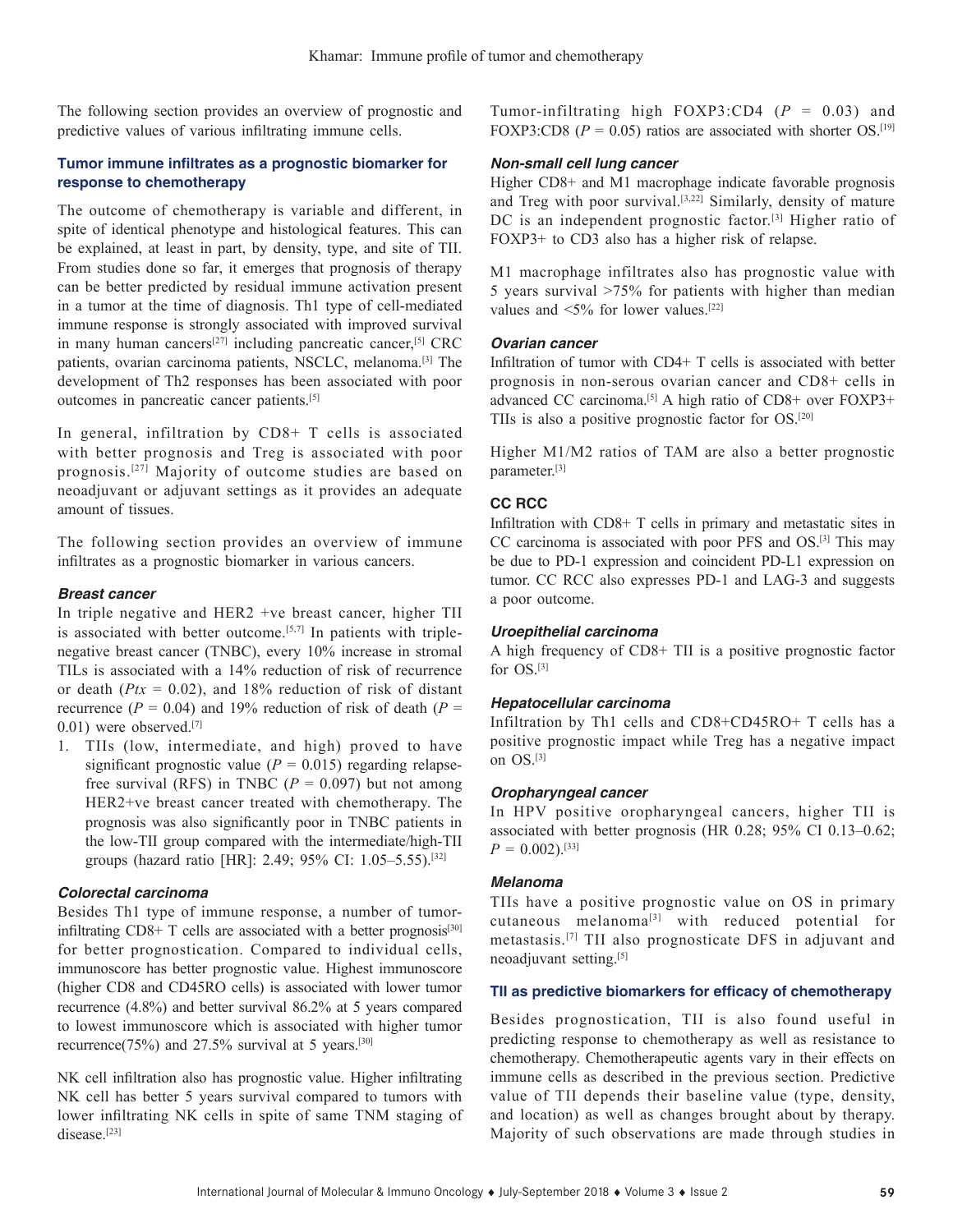neoadjuvant and adjuvant settings as it provides adequate opportunities for evaluation. This should be considered as a trend for advanced metastatic cancer as they have significantly higher immunosuppression. The following section provides an overview of immune infiltrates as predictive biomarkers for the efficacy of chemotherapy in various cancers.

# *Breast cancer*

### *Baseline predictor of better prognosis*

Following immune parameters at pre-treatment biopsy predict better outcome:

- 1. MHC Class-I staining of tumor cells and FOXP3+ staining of T cell infiltrates predict improved PFS with systemic cyclophosphamide-based chemotherapy  $(P = 0.013)$ .<sup>[34]</sup>
- 2. HER-2 +ve breast cancer:
	- a. In a triple negative HER-2 positive breast cancer, each 10% increase in TIIs predicts increased distant DFS with HR 0.77 (95% CI, 0.61–0.98;  $P = 0.02$ ).<sup>[7]</sup>
- 3. TII count predicts pathological complete response (PCR) (odds ratio [OR], 4.77; 95% CI, 1.05–21.6; *P* = 0.043).[35]
- 4. High CD8+ TII predicts the better outcome with anthracycline-based therapy. (HR 0.36; 95% CI, 0.15 to 0.84;  $P = 0.0177$ ), in HER2+ve and triple-negative tumor phenotypes. TII predicts response to anthracycline-based chemotherapy in ER−ve breast cancer.[6]
- 5. High levels of intraepithelial CD3+ TII predicts increased DFS for adjuvant anthracycline-based therapy  $(P =$  $0.0023$ ).<sup>[6]</sup>

# *Baseline predictor of poor prognosis*

Tumor infiltration by T cells has a favorable prognostic impact in HER2+ve and estrogen receptor (ER)−ve cancers and TNBC.[3,7] Loss of function mutations in TLR4 predicts early relapse following anthracycline-based chemotherapy.[25]

# *Baseline predictor of PCR in breast cancer following neoadjuvant therapy*

Following baseline immune parameters predict PCR.

- 1. High levels of CD3+ or CD83+ cells (mature DC).[3]
- 2. Presence of CD8+ and CD4+ cells predicts complete pathogenic response to neoadjuvant therapy.<sup>[35]</sup>
- 3. In the patients receiving trastuzumab, high TII predicts higher pCR rate (OR, 2.06; 95% CI, 1.21–3.5; *P* =  $0.008$ ).<sup>[36]</sup>
- 4. The predictive value of high CD8+ TIIs for pCR was significant (OR, 34.84; 95% CI, 9.48–127.96, *P* < 0.001) in a meta-analysis of 13100 cases.[4]
- 5. TIIs >5% predict higher PCR rates independent of treatment group (OR, 2.60; 95% CI, 1.26–5.39).[4]
- 6. Higher CD8+/CD4+ ratio predicts PCR.  $(P = 0.018)$ . CD8+ TIIs (OR, 9.786; 95% CI, 2.121–45.149; *P* = 0.003) were independent predictive factors for PCR.[8]
- 7. Higher CD8+ TIIs predicts PCR group for anthracyclinecontaining therapy.[8]
- 8. In patients with ER-ve tumors treated with neoadjuvant anthracycline-based chemotherapy, TII predicts PCR

(74% TII-high patients vs. 31% TII-low patients OR, 6.33; 95%CI, 2.49 to 16.08;  $P \le 0.0001$ .<sup>[6]</sup> Furthermore, identical PCR rates are seen in TNBC.

- 9. TII is an independent parameter for PCR (OR 6.42; 95% CI, 2.08 to 19.8;  $P = 0.001$ ), from standard pathologic parameters.<sup>[6]</sup>
- 10. TNBCs with the high CD8+ TII group for residual tumors compared to low CD8+ TII group had significantly better RFS (73% vs 30%; *P* < 0.0001) and HR, 3.09; (95% CI, 1.537–6.614;  $P = 0.0013$ ) and breast cancer-specific survival (BCCS) (86% vs. 42%; *P* < 0.0001).[9]
- 11. TNBCs with a higher CD8/FOXP3 ratio compared with a lower CD8/FOXP3 ratio were also significantly correlated with better 5 years RFS (72% vs. 40%;  $P = 0.009$ ) with HR 2.07; 95% CI 1.029–4.436; *P* = 0.0412 and BCSS  $(77\% \text{ vs. } 56\% \text{ } P = 0.027).^{[9]}$
- 12. High CD8+ TII levels and CD8/FOXP3 ratio in residual tumors could accurately predict the better clinical outcome in TNBC patients with non-PCR following neoadjuvant chemotherapy (NAC) (RFS [73% vs. 30%;  $P < 0.0001$ ] with HR 3.09; 95% CI, 1.537–6.614; *P* = 0.0013 and BCSS [86% vs. 42%; *P* < 0.0001]).[9]
- 13. Group having PCR and high TII has a better prognosis and subgroup with no PCR, and low TII has a worse prognosis  $(P = 0.039)$ <sup>[36]</sup>
- 14. TIIs were significantly related to PCR ratio in TNBC  $(P = 0.024)$ .<sup>[32]</sup>

# *Changes immune biomarker following chemotherapy and response prediction*

- 1. Increased TII following chemotherapy predicts PCR to NAC and improved time to tumor recurrence (TTR) and OS to adjuvant therapy.[3]
- 2. Increased CTL/Treg ratio predicts PCR to neoadjuvant anthracycline-based therapy. It predicts PCR even when such changes are seen after one cycle of anthracyclinebased chemotherapy.[3,5]
- 3. Increased CTL/Treg ratio predicts improved RFS and OS to neoadjuvant based paclitaxel therapy and TTR and OS adjuvant therapy.[3]
- 4. High intratumoral levels of CD8+ CTLs at surgery following neoadjuvant paclitaxel-based chemotherapy, correlate with improved RFS and OS.[5]
- 5. Increased TAM predicts shorter RFS and OS.[5]
- 6. High CD8 and low FOXP3 cell infiltrate after chemotherapy predicts improved RFS ( $P = 0.02$ ) and OS  $(P = 0.002)$  as an independent predictor. A combined score associating CD8/FOXP3 ratio and pathological American Joint Committee on Cancer staging identifies a subgroup of patients with a significantly better long-term OS (100%).
- 7. TNBCs with a higher increase in CD8+ TII group had a significantly better RFS than those with a lower increase  $(P = 0.011)$ , with the 5 years RFS rates 74% and 20%, respectively.[9]
- 8. TNBCs with a higher increase in CD8/FOXP3 ratio compared to low rate of changes in CD8/FOXP3 had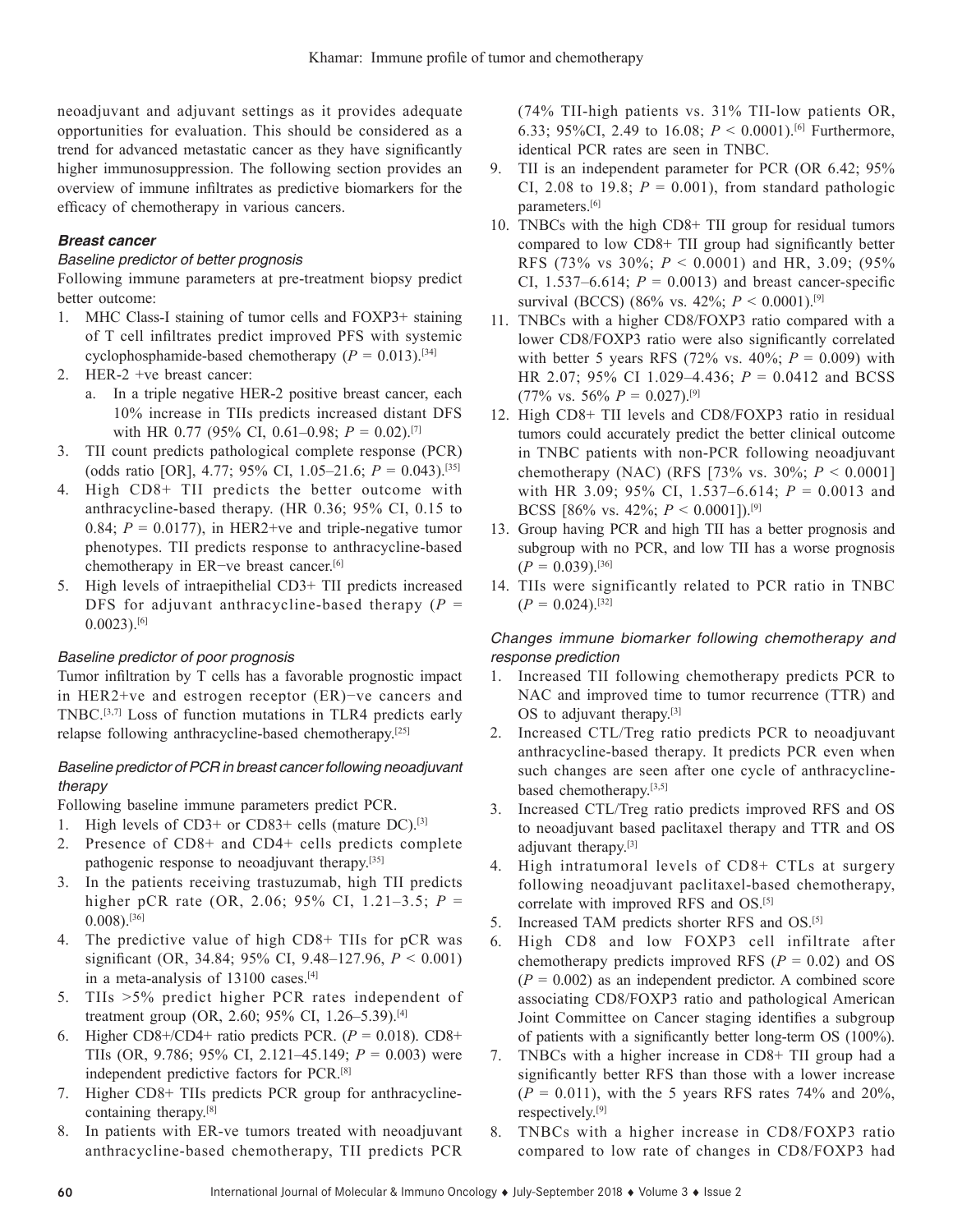a lower recurrence rate (25% vs. 61%;  $P = 0.0352$ ),<sup>[14]</sup> significantly better 5-year RFS (68% vs  $41\%$ ;  $P = 0.011$ ) and BCSS (78% vs. 58%;  $P = 0.023$ ).<sup>[9]</sup>

### *HER-2+ve breast cancers*

- 1. Trastuzumab therapy results in a decrease in Treg and increase in Th17 cells.[21]
- 2. This leads to decreased ratio of circulating Treg/Th17 cells after trastuzumab therapy and improved outcome.[21] The changes in cell-mediated immune response are sustained following therapy also.

# *CRC*

TII predicts survival benefit in CRC treated with 5-FU-based chemotherapy.[3] Infiltration of tumor with CD56+ve cells (NK cells) predicts response to cetuximab as well as improved PFS.[23]

In a metastatic CRC, TII in tumor, as well as metastatic lesion, is a better predictor for survival in synchronous metastasis compared to metachronous metastases (HR 3.696; 95% CI 1.935–7.060;  $P = 0.001$ .<sup>[10]</sup>

### *CRC with liver metastasis*

TII densities at the invasive margin of liver metastasis predict response to chemotherapy with a sensitivity of 79% and specificity of 100%.<sup>[37]</sup> CD3, CD8, or Granzyme B positive immune cells at the invasive margins of liver metastasis also predict treatment response<sup>[10,30]</sup> and prolongs RFS. Higher TII is also associated with improved RFS ( $P = 0.001$ ) and OS ( $P$  $= 0.0018$ .<sup>[37]</sup>

Increased TII following chemotherapy also suggest improved OS.[6]

# *NSCLC*

In adjuvant setting, in Stage II and III settings, higher CD8+ TII predicts low recurrence rate  $(P = 0.018)$  and highest immunoscore predicts better DFS.[31] Similarly, in Stage-I disease also is high CD8+TIIs predicts better DFS (HR 0.393; 95% CI 0.217–0.714; *P* = 0.002) and OS (HR 0.505; 95% CI, 0.259–0.982;  $P = 0.044$ .<sup>[11]</sup> In another study involving adenocarcinoma of lung, high CD8+ TII in adjuvant settings were associated with better DFS (HR 0.41; 95% CI, 0.21–0.82;  $P = 0.012$ .[12]

CD8+ TIIs are effective prognostic predictors. High CD8+TIIs are significantly associated with better DFS (HR 0.393; 95% CI, 0.217–0.714;  $P = 0.002$ ). Only CD8+TIIs expression is associated with OS (HR 0.505; 95% CI, 0.259–0.982; *P* = 0.044).

# *Ovarian cancer*

The presence of intratumoral CD3+ T cells independently predicts delayed recurrence or delayed death following:

i. Platinum-based chemotherapy in advanced ovarian cancer with 5-year OS rate of 38.0% among patients whose tumors contained T cells and 4.5% among patients whose tumors contained no T cells.<sup>[20]</sup>

ii. Complete clinical response after debulking and platinumbased chemotherapy with 5-year survival rate was 73.9% among patients whose tumors contained T cells and 11.9% among patients whose tumors contained no T cells.[20]

Higher CD3+ and CD8+ T cells within the stroma also predict response to platinum-based chemotherapy with improved survival following adjuvant chemotherapy in patients with higher  $CD8+T$  cells.<sup>[4,5]</sup>

CD27 subset of CD8+ T cell infiltration is associated with better DFS in adjuvant setting (HR 0.23; 95% CI 0.10–0.56;  $P = 0.001$ .<sup>[27]</sup> In neoadjuvant setting, TII has no prognostic value.<sup>[27]</sup>

In the adjuvant setting, use of platinum-based chemotherapy is associated 5-year OS rate of 73.9% in patients having T cell infiltration compared to 11.9% for patients with absence of T cell infiltration ( $P < 0.001$ ).<sup>[28]</sup>

### *Gastrointestinal stromal tumors*

Higher TII predicts improved PFS to imatinib-based therapy.<sup>[5]</sup> Increased production of IFN- $\gamma$  by circulating NK cells after imatinib treatment predicts prolonged time to progression.

### *Biliary tract cancer*

High TII is associated with improved OS to adjuvant therapy.<sup>[5]</sup> Therapy can be multimodal.<sup>[5]</sup>

# *Rectal cancer*

The density of CD4+, as well as CD8+ T cells, was highly correlated with tumor response as well as with the rate of decrease in tumor size following NAC ( $P = 0.0013$ , 0.0020).<sup>[13]</sup> Immunoscore was originally designed based on studies involving patients with CRC undergoing surgical treatment is also useful in rectal cancer<sup>[5]</sup> and provides better prognostication.

#### *Pancreatic cancer*

Increased Th2/Th1 ratio predicts shortened OS following adjuvant therapy.[5] High TAM predicts response to gemcitabinebased therapy.[5] Higher CD8+ TII is a predictor of better OS (HR 0.474; 95% CI 0.251–0.893;  $P = 0.021$ ) and PFS (HR 0.556; 95% CI 0.313–0.988; *P* = 0.045).[14]

# *Esophageal adenocarcinoma*

Higher levels of TIIs in the pathological specimen were associated with significant pathological response to NAC. On multivariate analysis increased levels of  $CD4+ (P = 0.017)$  and CD8+ TIIs  $(P = 0.005)$  were associated with significant local tumor regression and lymph node downstaging, respectively.<sup>[38]</sup>

# *Oropharyngeal cancer*

Higher baseline CD3+ cells predict better OS following cisplatinbased chemotherapy (HR, 0.39; 95% CI 0.21–0.73;  $P = 0.003$ ).<sup>[39]</sup>

#### *Head and neck cancer*

High expression of CD3 TII predicts significantly better OS (HR 0.429; 95% CI 0.206–0.895; *P* = 0.024) and PFS (HR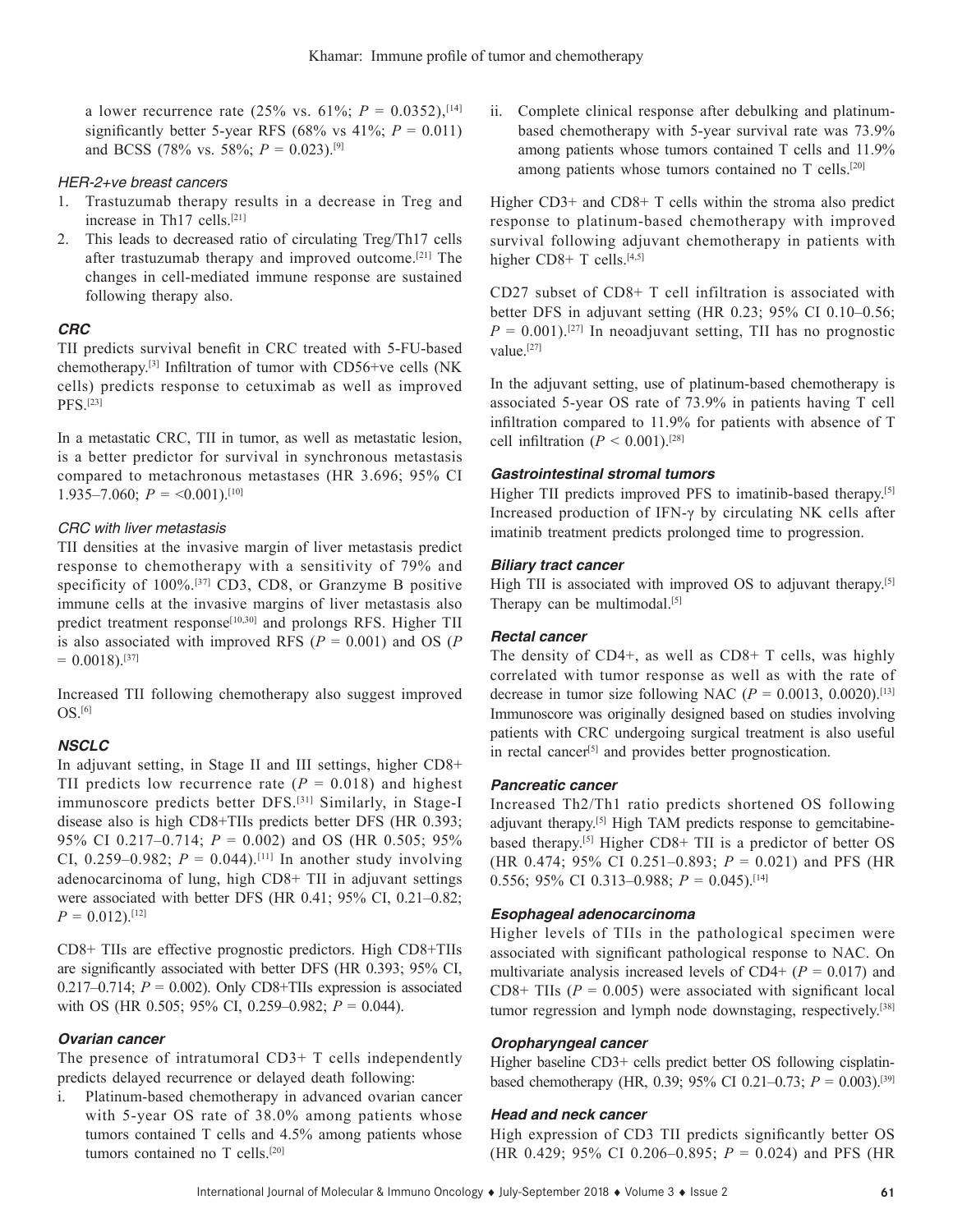0.494; 95% CI 0.248–0.982; *P* = 0.044) following definitive chemoradiotherapy. Similarly, high CD8+ TII also predicts better OS (HR 0.359; 95% CI 0.130–0.990; *P* = 0.028) and PFS (HR, 0.464; 95% CI 0.198–1.087; *P* = 0.047).[40]

### *Melanoma*

Melanoma is considered an immunological tumor. Higher circulating CD4 cells and low T reg cells predict response to neoadjuvant dacarbazine.<sup>[5]</sup> High infiltrating CTL predicts improved OS to adjuvant therapy.<sup>[5]</sup> Tumors with high levels of CD3+ and CD8+ cells around metastases predict improved OS following neoadjuvant and/or adjuvant chemotherapy.[5]

# **Conclusion**

TIIs seem to play an important role in response to chemotherapy. Evaluation of TII in combination with conventional classification may improve the prognostic and predictive value of classification.

# **References**

- 1. Hanahan D, Weinberg RA. Hallmarks of cancer: The next generation. Cell 2011;144:646-74.
- 2. Bogolyubova AV, Belousov PV. Inflammatory Immune Infiltration in human tumors: Role in pathogenesis and prognostic and diagnostic value. Biochem Biokhim 2016;81:1261-73.
- 3. Fridman WH, Zitvogel L, Sautès-Fridman C, Kroemer G. The immune contexture in cancer prognosis and treatment. Nat Rev Clin Oncol 2017;14:717-34.
- 4. Wang K, Xu J, Zhang T, Xue D. Tumor-infiltrating lymphocytes in breast cancer predict the response to chemotherapy and survival outcome: A meta-analysis. Oncotarget 2016;7:44288-98.
- 5. Galluzzi L, Buqué A, Kepp O, Zitvogel L, Kroemer G. Immunological effects of conventional chemotherapy and targeted anticancer agents. Cancer Cell 2015;28:690-714.
- 6. West NR, Milne K, Truong PT, Macpherson N, Nelson BH, Watson PH, *et al.* Tumor-infiltrating lymphocytes predict response to anthracyclinebased chemotherapy in estrogen receptor-negative breast cancer. Breast Cancer Res 2011;13:R126.
- 7. Adams S, Gray RJ, Demaria S, Goldstein L, Perez EA, Shulman LN, *et al.* Prognostic value of tumor-infiltrating lymphocytes in triple-negative breast cancers from two phase III randomized adjuvant breast cancer trials: ECOG 2197 and ECOG 1199. J Clin Oncol Off J Am Soc Clin Oncol 2014;32:2959-66.
- 8. Seo AN, Lee HJ, Kim EJ, Kim HJ, Jang MH, Lee HE, *et al.* Tumourinfiltrating CD8+ lymphocytes as an independent predictive factor for pathological complete response to primary systemic therapy in breast cancer. Br J Cancer 2013;109:2705-13.
- 9. Miyashita M, Sasano H, Tamaki K, Hirakawa H, Takahashi Y, Nakagawa S, *et al.* Prognostic significance of tumor-infiltrating CD8+ and FOXP3+ lymphocytes in residual tumors and alterations in these parameters after neoadjuvant chemotherapy in triple-negative breast cancer: A retrospective multicenter study. Breast Cancer Res 2015;17:124.
- 10. Kwak Y, Koh J, Kim DW, Kang SB, Kim WH, Lee HS, *et al.* Immunoscore encompassing CD3+ and CD8+ T cell densities in distant metastasis is a robust prognostic marker for advanced colorectal cancer. Oncotarget 2016;7:81778-90.
- 11. Teng F, Meng X, Wang X, Yuan J, Liu S, Mu D, *et al.* Expressions of CD8+TILs, PD-L1 and foxp3+TILs in stage I NSCLC guiding adjuvant chemotherapy decisions. Oncotarget 2016;7:64318-29.
- 12. Shimizu K, Okita R, Saisho S, Maeda A, Nojima Y, Nakata M, *et al.* Prognostic value of cox-2 and PD-L1 expression and its relationship with tumor-infiltrating lymphocytes in resected lung adenocarcinoma. Cancer Manag Res 2017;9:741-50.
- 13. Yasuda K, Nirei T, Sunami E, Nagawa H, Kitayama J. Density of CD4(+) and CD8(+) T lymphocytes in biopsy samples can be a predictor of pathological response to chemoradiotherapy (CRT) for rectal cancer. Radiat Oncol 2011;6:49.
- 14. Diana A, Wang LM, D'Costa Z, Allen P, Azad A, Silva MA, *et al.* Prognostic value, localization and correlation of PD-1/PD-L1, CD8 and FOXP3 with the desmoplastic stroma in pancreatic ductal adenocarcinoma. Oncotarget 2016;7:40992-1004.
- 15. Dieu-Nosjean MC, Antoine M, Danel C, Heudes D, Wislez M, Poulot V, *et al.* Long-term survival for patients with non-small-cell lung cancer with intratumoral lymphoid structures. J Clin Oncol 2008;26:4410-7.
- 16. Gandhi L, Rodríguez-Abreu D, Gadgeel S, Esteban E, Felip E, De Angelis F, *et al.* Pembrolizumab plus chemotherapy in metastatic nonsmall-cell lung cancer. N Engl J Med 2018;378:2078-92.
- 17. Senovilla L, Vacchelli E, Galon J, Adjemian S, Eggermont A, Fridman WH, *et al.* Trial watch: Prognostic and predictive value of the immune infiltrate in cancer. Oncoimmunology 2012;1:1323-43.
- 18. Curiel TJ, Coukos G, Zou L, Alvarez X, Cheng P, Mottram P, *et al.* Specific recruitment of regulatory T cells in ovarian carcinoma fosters immune privilege and predicts reduced survival. Nat Med 2004;10:942-9.
- 19. Katz SC, Bamboat ZM, Maker AV, Shia J, Pillarisetty VG, Yopp AC, *et al.* Regulatory T cell infiltration predicts outcome following resection of colorectal cancer liver metastases. Ann Surg Oncol 2013;20:946-55.
- 20. Zhang L, Conejo-Garcia JR, Katsaros D, Gimotty PA, Massobrio M, Regnani G, *et al.* Intratumoral T cells, recurrence, and survival in epithelial ovarian cancer. N Engl J Med 2003;348:203-13.
- 21. Horlock C, Stott B, Dyson PJ, Morishita M, Coombes RC, Savage P, *et al.* The effects of trastuzumab on the CD4+CD25+FoxP3+ and CD4+IL17A+ T-cell axis in patients with breast cancer. Br J Cancer 2009;100:1061-7.
- 22. Ohri CM, Shikotra A, Green RH, Waller DA, Bradding P. Macrophages within NSCLC tumour islets are predominantly of a cytotoxic M1 phenotype associated with extended survival. Eur Respir J 2009;33:118‑26.
- 23. Maréchal R, De Schutter J, Nagy N, Demetter P, Lemmers A, Devière J, *et al.* Putative contribution of CD56 positive cells in cetuximab treatment efficacy in first-line metastatic colorectal cancer patients. BMC Cancer 2010;10:340.
- 24. Belani CP, Chakraborty BC, Modi RI, Khamar BM. A randomized trial of TLR-2 agonist CADI-05 targeting desmocollin-3 for advanced nonsmall-cell lung cancer. Ann Oncol 2017;28:298-304.
- 25. Galluzzi L, Senovilla L, Zitvogel L, Kroemer G. The secr*et all*y: Immunostimulation by anticancer drugs. Nat Rev Drug Discov 2012;11:215-33.
- 26. Ramakrishnan R, Assudani D, Nagaraj S, Hunter T, Cho HI, Antonia S, *et al.* Chemotherapy enhances tumor cell susceptibility to CTLmediated killing during cancer immunotherapy in mice. J Clin Invest 2010;120:1111-24.
- 27. Landreneau JP, Shurin MR, Agassandian MV, Keskinov AA, Ma Y, Shurin GV, *et al.* Immunological mechanisms of low and ultra-low dose cancer chemotherapy. Cancer Microenviron 2015;8:57-64.
- 28. Gameiro SR, Caballero JA, Hodge JW. Defining the molecular signature of chemotherapy-mediated lung tumor phenotype modulation and increased susceptibility to T-cell killing. Cancer Biother Radiopharm 2012;27:23-35.
- 29. Galon J, Mlecnik B, Bindea G, Angell HK, Berger A, Lagorce C, *et al.* Towards the introduction of the 'immunoscore' in the classification of malignant tumours. J Pathol 2014;232:199-209.
- 30. Pagès F, Kirilovsky A, Mlecnik B, Asslaber M, Tosolini M, Bindea G, *et al. In situ* cytotoxic and memory T cells predict outcome in patients with early-stage colorectal cancer. J Clin Oncol 2009;27:5944-51.
- 31. Ishii H, Azuma K, Kawahara A, Matsuo N, Tokito T, Kinoshita T,